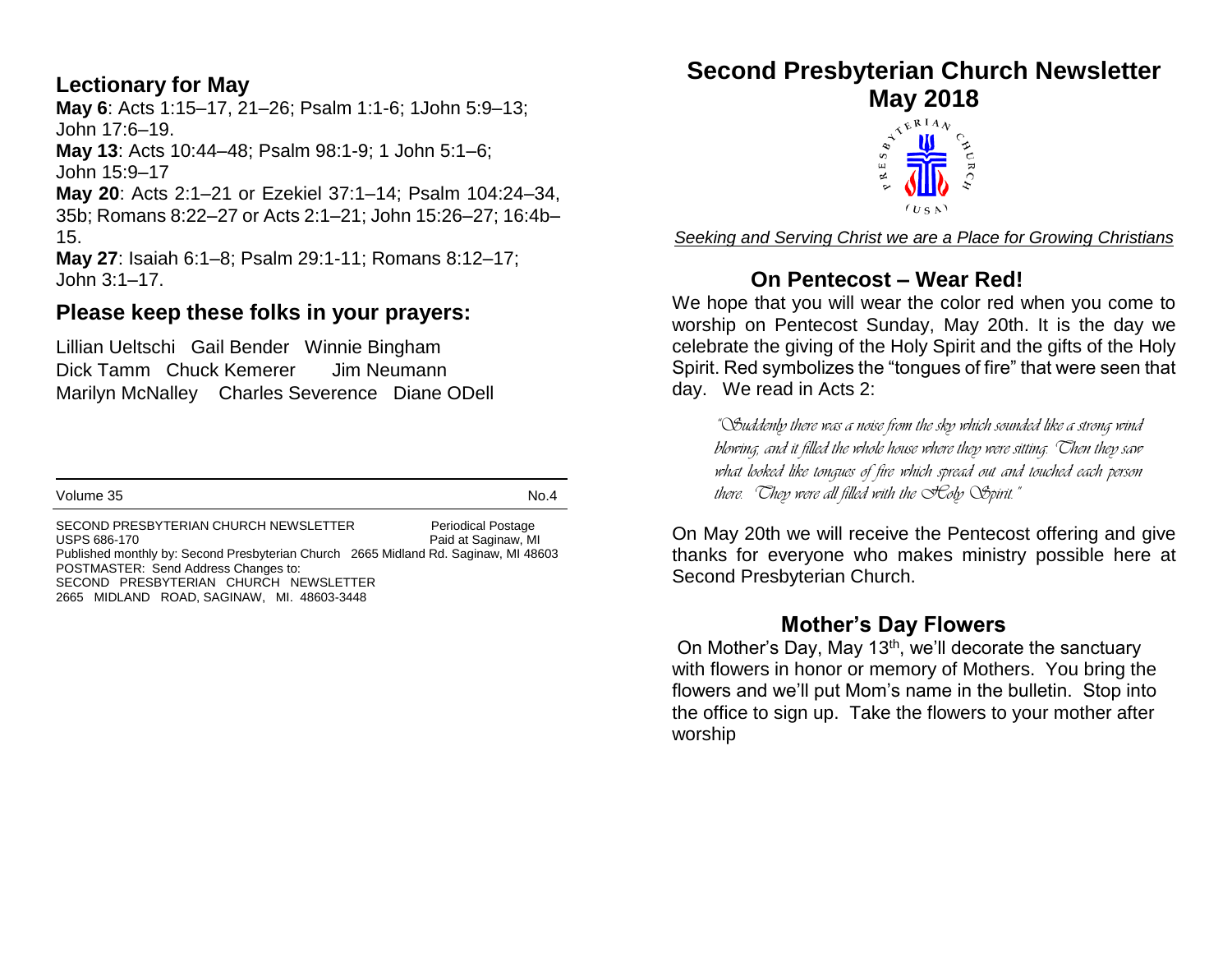#### **Update on Pastor Neumann**

The doctors have determined that Jim has an infection in his heart causing damage to two of his heart valves. Consequently, he will need to have open heart surgery. Please keep him in your prayers.

**The New Members** class that was scheduled for April 15<sup>th</sup> will be rescheduled when Pastor Neumann returns.

#### **2 nd @ Second Adult Education**

We are continuing our study of the lectionary through Sunday, May 6. May 6 will be our last  $2^{nd}$  @ Second session until the fall.

#### **Sunday School**

The children will be singing in church on Mother's Day, May 13<sup>th</sup>. We will practice on Sunday, May 6 during their Sunday school time.



We hope the children will be here to practice! The last day of Sunday school will be Sunday, May 20<sup>th</sup>. Enjoy your summer – remember that God doesn't take a vacation! Come to church and Vacation Bible School!

#### **Teacher Appreciation Luncheon**

There will be an appreciation luncheon for Sunday school leaders and their families on Sunday, May 20, following worship. Parents, please sign up to bring a salad for those who have worked this year to educate your children. Teacher, please sign up to let us know how many to plan for. Both signup sheets are in the gathering area. What a treasure our teachers/leaders are!! Thank you all so very much! Hope to see you back again next year!

#### **Youth Events**

**Sunday, May 6th** - Loon's Baseball Game! **Sunday, May 13th** – No PYG – Enjoy the day with all the special women in your lives!

**Sunday, May 20th** – Last PYG for the school year.10:45 – noon. Join us as we close out the school year.

**Thons PYG Loon's Games** We will be going to Midland on Sunday, May 6<sup>th</sup> to catch some baseball action!! We will leave church at 1pm and tickets are \$5 each! We will be sitting in the lawn so please plan on bringing a chair or blanket and any extra money for food or drinks that you need!! Please sign up so we can pre-buy tickets and also be sure we have enough transportation!!

**REACH meeting!** We will have our next REACH meeting on Sunday, May 6<sup>th</sup> right after worship. Please bring your Health Insurance card so we can get a copy. We will be discussing details of the trip and gathering information to be ready to go!

**ATTENTION CURRENT 5TH GRADERS!** If you are (or if a youth that you know is currently in  $5<sup>th</sup>$  grade, we want to invite you to join us for the last PYG meeting of the school year!! We want you to meet "the gang" and get a feel for what our PYG is all about!! Please join us on Sunday, May 20<sup>th</sup> from 10:45am to noon and then you are also welcome to attend our summer events!! Our Youth Group is for youth in 6<sup>th</sup> – 12<sup>th</sup> grades so you will be able to join us beginning in the fall for all of our events!! Please let DJ or Tammi know if you have any questions.

#### **Graduation Sunday**

Mark Sunday, June 3 on your calendar as Graduation Sunday! There will be a breakfast to honor our graduating seniors. We will also award the scholarships during the worship service that morning.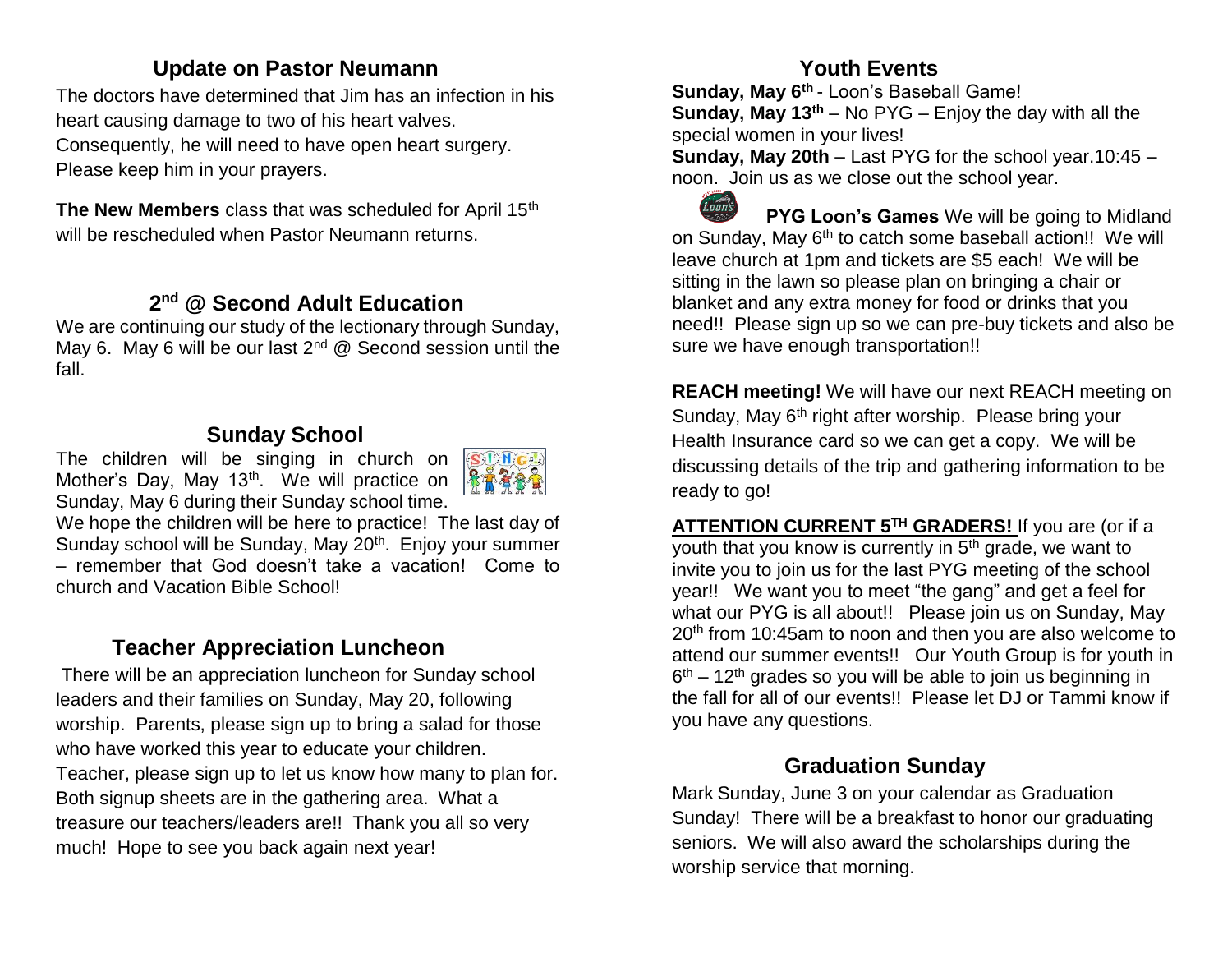#### **VBS Leader's Orientation**

We will be having a VBS orientation meeting on Tuesday, June 5<sup>th</sup>, at 7:00PM! Sign up to be a VBS leader and come and see what kind of fun we're going to have this summer!



#### **Vacation Bible School**

We're "Shipwrecked"!!! Join us **June 18 – June 22 from 9:00AM – 11:45AM** in a great VBS adventure on a deserted island where our ship got stranded! We are rescued by Jesus! Shipwrecked is filled with incredible Bible-learning experiences kids see, hear, touch, and even taste! Sciency-Fun Gizmos, team-building games, cool Bible songs, and tasty treats are just a few of the standout activities that help faith flow into real life! Plus, you'll meet lots of new friends! God's word comes alive with new meaning for all who participate!

Registration and adult volunteer sign-up has begun! Registration is open to children ages 4 year old  $-6<sup>th</sup>$  grade, \$5 per child or \$10 per family. If you need help paying for VBS, please see Peggy. We will need Station Leaders, Crew leaders, a photographer, and many more assistants! There is information available for you to decide where you would like to serve! It will be the best week of your summer! Come sign-up and join us!

One of the ways you can help us is to provide items needed during VBS week! There are is a "message in a bottle" display down the Sunday school wing for you to select an item or items! Please help make this Shipwrecked adventure a reality! Thank you so much!

#### **Items Needed for VBS**

Lifesavers mints (2pks singles) 35 glow sticks 12 pool noodles 8 beach towels 12 fake flower leis 1 roll each of red and yellow cellophane 5 beach balls 2 rolls each of blue and clear cellophane 1pkg green paper plates 12 ping pong balls 8 sheets large foam board 20 toy cars 6 rolls of brown craft paper 140 quart size Ziploc bags

**SAVE**: 50 water bottles, 20 empty gallon milk jugs, empty wrapping paper tubes.

**Here's a list of items we need to borrow for decoration use only:**

If you have any décor that would fit a "Shipwrecked" scene like small boats, buoys, anchors, lifesaver rings, old crates, palm trees, plastic fish, 2 or 3 plastic wading pools, etc., it would be greatly appreciated. Please see Peggy.

**It's Time for all Musicians to Eat!!**All the wonderful "music makers" of Second Presbyterian are invited to our fabulous spring pot luck! We hope all members of the Chancel Choir, JuBELLation Choir, Strummers and Pluckers, and the Instrumental Ensemble will plan to join us as we celebrate a year of wonderful music. On Wednesday, May 9th, the JuBELLation Choir will rehearse from 5:30 to 6:30. Everyone will gather at 6:30 for dinner, then the Chancel Choir will rehearse immediately following dinner. It's a great opportunity to enjoy terrific food with terrific people so bring your table service and a dish to pass, and join us at 6:30 Wednesday, May 9th. Spouses are always welcome to join us! The more the merrier!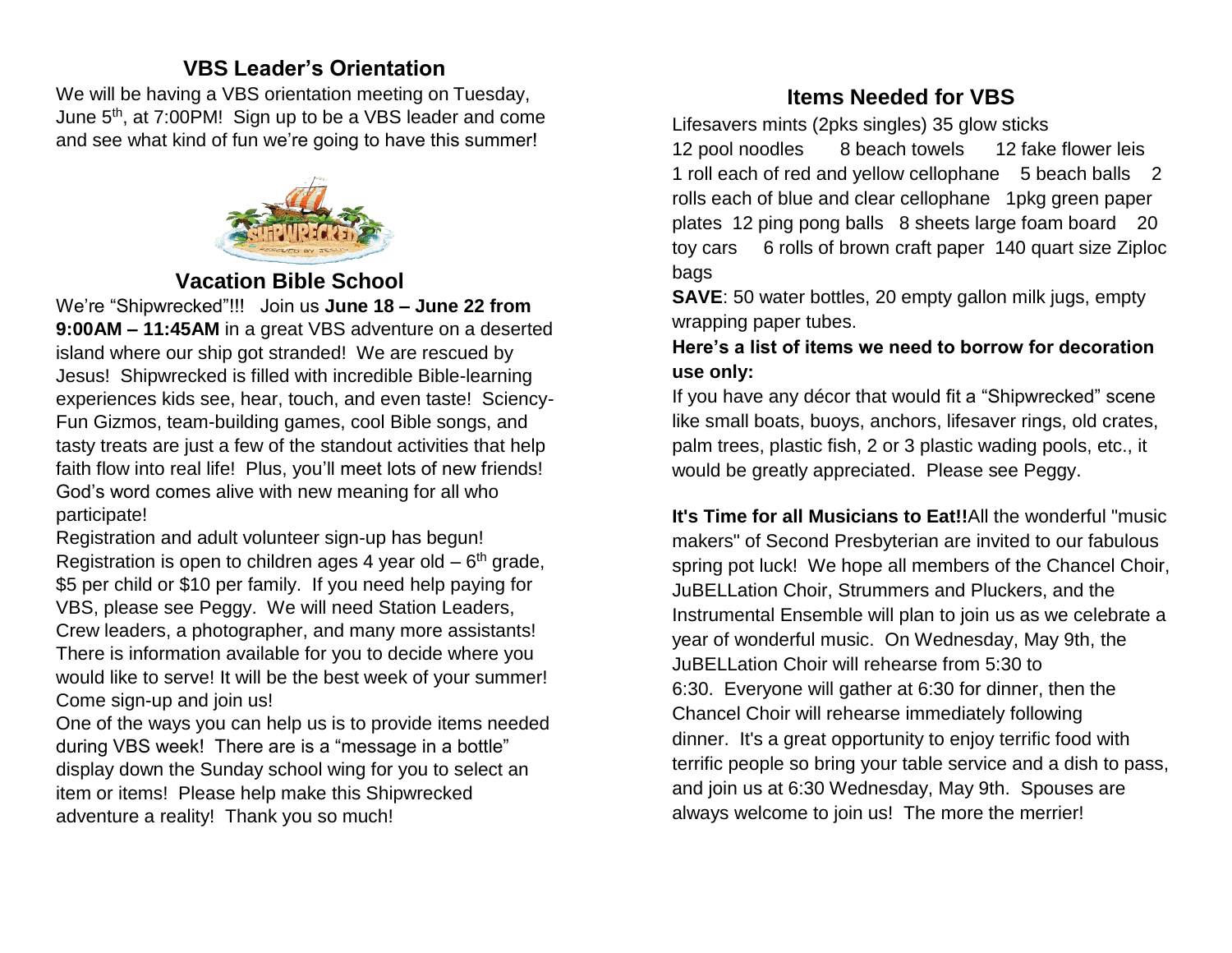#### **Busy Hands and Hearts**

Busy Hands will meet the second Monday, May 7<sup>th</sup> from  $1:00 - 3:00$  p.m. We would like to welcome anyone interested to come and see for themselves what we are about. You do not need to knit or sew to come! Please come and share with us your ideas so we can create items to share with us your ideas so we create items to share with others in our community. If you have any questions, please call Ruth Anderson (792-0372)



#### **Florence Gilmour Circle**

All women of the church are invited to join us on Wednesday, May 9 at 9:30am for study and discussion of the book, *The Grand Weaver* by Ravi Zacharias. We'll look at Chapter 6 this month.



#### **Men's Fellowship Breakfast**

All men of the church are invited to join us on Saturday, May 5, for breakfast, study and fellowship. We meet at 8:00 a.m. at the church, as we continue our study of the Acts of the Apostles. This month's study begins with Acts 12. Come and join us for breakfast, study and fellowship!

#### **Welcome New Staff**

**Samantha Engel** is joining D.J. and Tammy Sova as Youth Ministry Coordinator.

The Secretary position has been divided into 2 positions:

**Ken Morris** is the Financial Secretary.

**Sonia Hoeppner** is the Church Secretary.

Let's give them a warm Second Pres**. WELCOME**!

#### **Mission News**

The Stewardship and Mission Committee of the church wants you to know about opportunities to provide assistance to a variety of missions. You can be involved by donating your time, talent & treasure to a number of worthy missions.

**During the Month of May**, our Mission Focus will be on Forgotten Man Ministries and the Prisoners in the Saginaw County Jail. In past years, we've collected paperback books for Chaplain Irvin's book cart ministry. However, due to some generous library book sale donations in recent months her cart is full, so we'll be changing the focus of our collection. This year, we're collecting **Plain White T-shirts (XXL size only), Plain White Boxer Shorts (XL and Large sizes only), and White Cotton Crew Socks**. You see, when a prisoner first enters the jail, their clothes are taken from them and they are given just an orange jumpsuit and a pair of flipflops to wear. Forgotten Man Ministries tries to supply as many prisoners as possible with these basic undergarments in order to help restore a sense of dignity to them. We'll be collecting these items in the main hallway until Sunday, May 27th, but you'll have until the 31st to drop off your last-minute donations."

**Here's a Big Presbyterian Thank You** to all who donated to the Saginaw Rescue Mission's Operation Hope & Care Totes in February. Your gifts mean so much!

**Carpeting of the Sanctuary**, Fellowship Hall and many other areas of the church will be done from mid-May to early June. A schedule will be available soon.